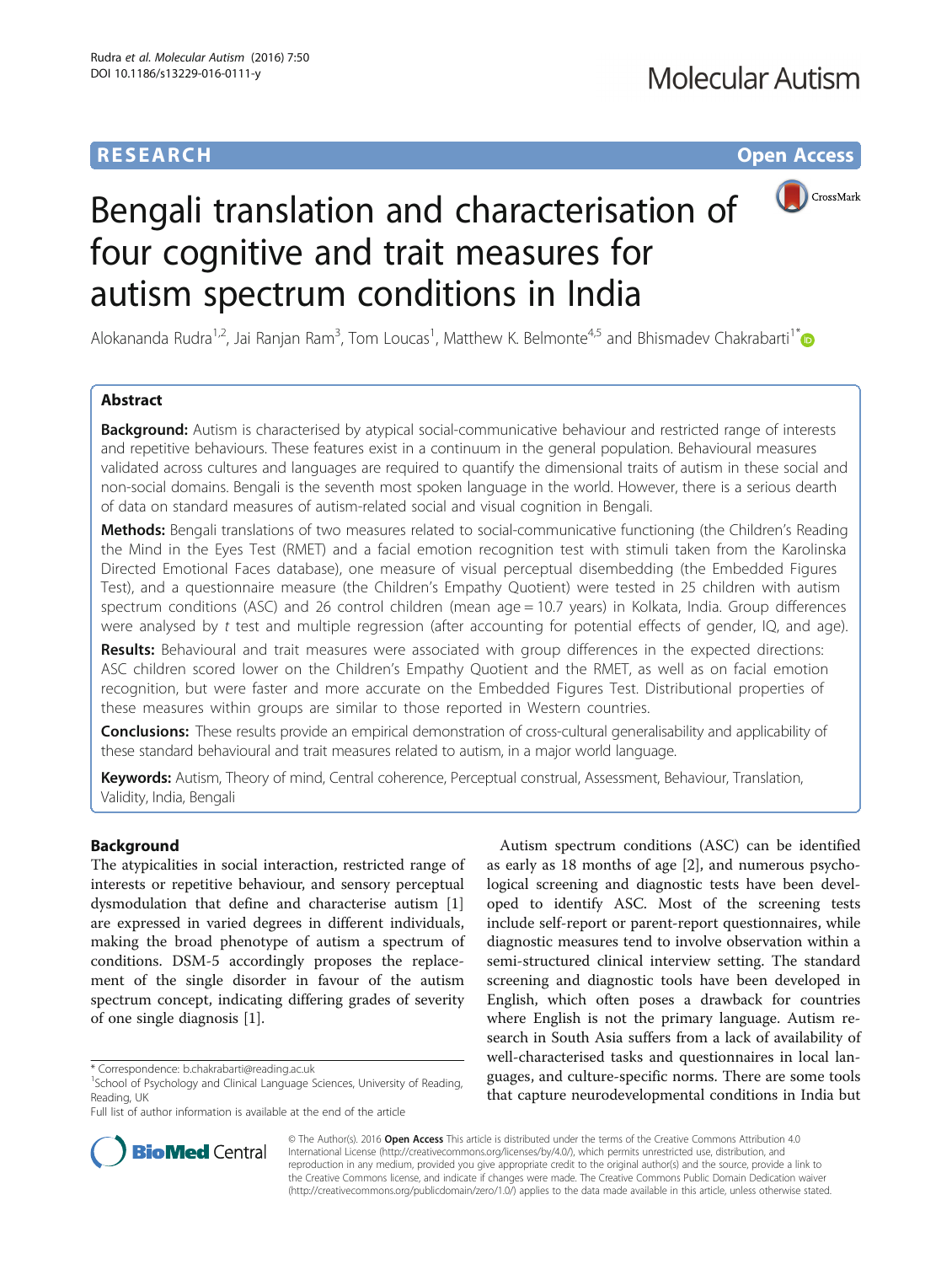none are specific to autism. Data on the validity of standardised questionnaires relevant to autism are vital in order to establish a common toolkit for global research and to build research capacity in low-resource settings. In a recent paper, we have taken a first step in this direction by characterising and validating translated versions of standard screening and diagnostic tools for autism (specifically, the Social Communication Disorder Checklist (SCDC), Social Communication Questionnaire (SCQ), Autism Spectrum Quotient (AQ), and the Autism Diagnostic Observation Schedule (ADOS)) [\[3\]](#page-6-0).

Behavioural/performance measures constitute the next step in this sequence to characterise the autistic phenotype. These involve direct participation of the individual under study and so complement questionnaire- or interview-based measures. The data from these tasks tend to be continuously distributed, which make them good candidates for the proposed dimensional approach of studying psychopathology using the Research Domain Criteria (RDoC) framework [[4\]](#page-6-0), across categorical diagnostic boundaries.

The specific measures of interest in this study relate to core domains in which atypicalities have been observed in ASC, namely social-emotional function and perceptual/low-level sensory function.

The Reading the Mind in the Eyes Test (RMET) is one of the best validated measures of emotion recognition from limited facial cues (eye region only) and is associated with deficits in autism [\[5\]](#page-6-0). While it has been translated into several languages worldwide, no data are available on this task in South Asia. The original task was developed for adult participants [\[6\]](#page-6-0), but a modified version adapted for children has shown similar group differences between autism and neurotypicals [[5\]](#page-6-0). Several of the emotions depicted in the RMET are complex and can be associated with cultural differences in recognition. Thus, it is vital to test the cultural generalisability of the data obtained from this task. The second task related to social-emotional function is a basic emotion recognition task using stimuli from the Karolinska Directed Emotional Faces (KDEF) database [[7](#page-6-0)]. A version of this task has been used in adults and shown to be associated with clear differences between individuals with and without ASC [\[8](#page-6-0)]. While cultural differences in this task are not expected due to near-universality of basic emotion expressions, all stimuli in this task are faces of white Caucasian actors. Emotion recognition is influenced by the ethnicity of the stimuli [[9](#page-6-0), [10\]](#page-6-0) (but can be robust to some differences [[11](#page-6-0)], especially given cultural exposure [[12\]](#page-6-0)), and hence, it is of particular interest to test children with and without ASC from a non-white ethnic background with limited exposure to other ethnicities on this task. The third measure related to socialemotional functioning is the child version of the

Empathy Quotient (EQ-C), which has been associated with robust group differences between children with and without ASC [[9\]](#page-6-0). EQ-C has been translated to five languages in Europe and America, but the lack of availability of this instrument in any South Asian language limits its comparability and generalisability.

To measure an aspect of sensory perceptual functioning, we administered the Embedded Figures Test (EFT) [\[10](#page-6-0)], a measure of perceptual disembedding or, equivalently, field independence or level of construal. Individuals with ASC perform faster and more accurately than matched controls in this task [[11](#page-6-0)–[14\]](#page-6-0). Cultural differences in visual perceptual tasks have been noted in both autism spectrum [[15](#page-6-0)] and typical [\[16, 17](#page-6-0)–[21](#page-7-0)] populations and are reflected in cognitive neurophysiology [\[22, 23](#page-7-0)]. The aim of the current study was thus to translate into Bengali this battery of four measures related to key autism symptom domains and to characterise them in a sample of children from Kolkata, India, with and without ASC. Bengali is spoken by more than 193 million people as a first or second language around the world, with the majority of speakers in India and Bangladesh [\(www.ethnologue.com](http://www.ethnologue.com/)). Characterising these tools in India can indicate the degree to which the behavioural profile of children with or without autism is similar or variable across languages and cultures and will create a vital resource for future research in autism in low-resource settings of South Asia.

## **Methods**

## **Translation**

Translators who were bilingual (fluent in English and Bengali) with expertise in autism were identified and approached and explained the nature of the study. Translation was followed by blind back-translation into English by individuals fluent in English and Bengali. This back-translated English version was then matched with the original English version by two bilingual expert raters (AR and BC). This procedure was iterated until rater consensus was reached regarding the usability of the back-translated Bengali version.

## Participants

Twenty-five ASC children aged 9 to 11 years were recruited from multiple clinics in Kolkata. All of them had a certified diagnosis of an autism spectrum disorder (Asperger syndrome or high-functioning autism) using DSM-IV TR criteria from a recognised clinician and confirmed by a clinician-administered ADOS. Furthermore, all ASC children scored above 76 on the Autism Spectrum Quotient: Children's Version (AQ-C). A score of 76 or above on AQ-C is indicative of ASD [\[24](#page-7-0)] and thus provided a further confirmation of the diagnostic status. All ASC children attended schools or special education centres that cater to students from middle or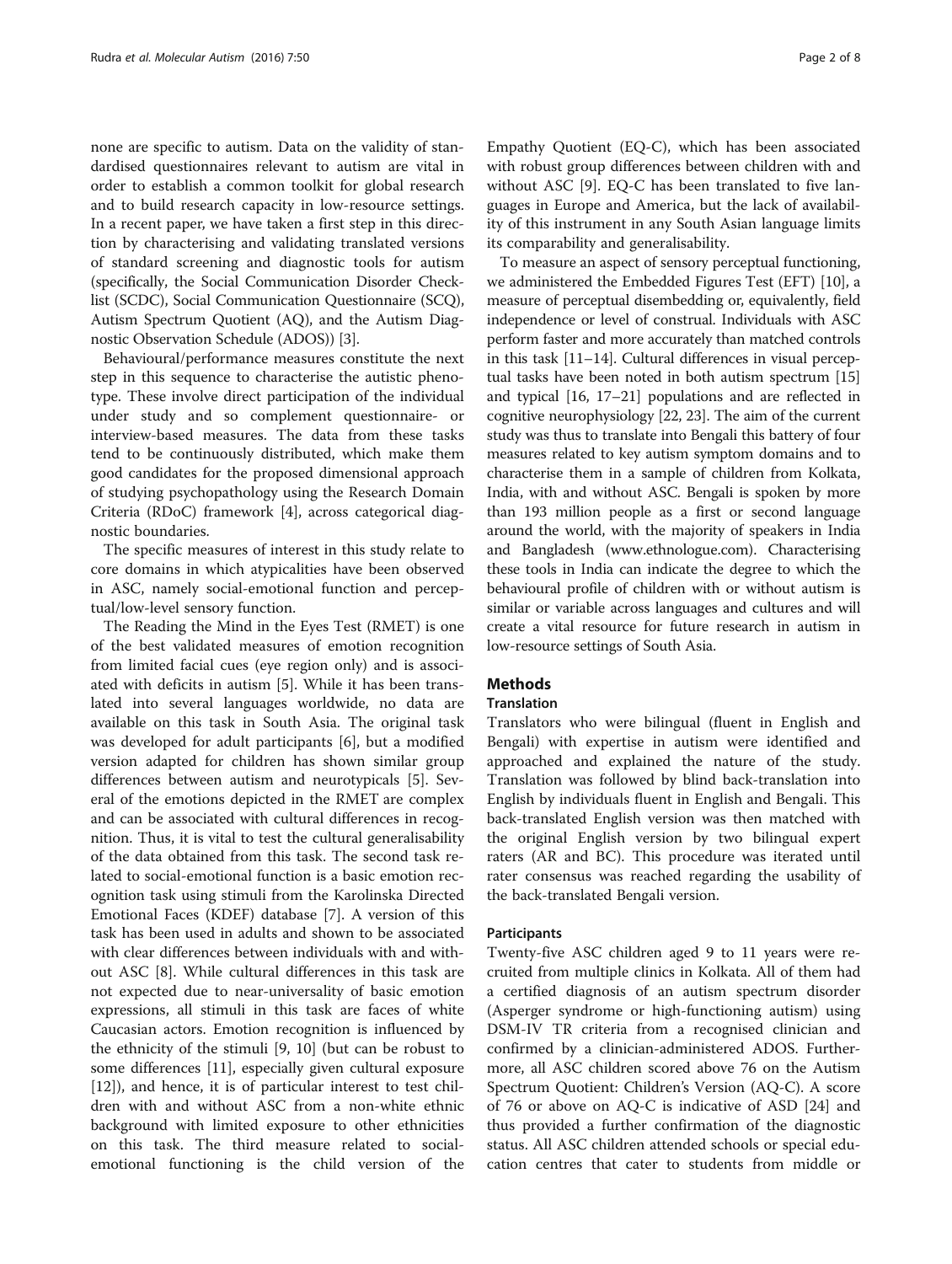<span id="page-2-0"></span>low-middle socio-economic status (SES). Control children were recruited from two mainstream schools: a coeducational school with children of low-middle SES and a girls' school with children of middle SES (see Table 1 for demographics). The choice of these schools was governed by the prior familiarity of the experimenter. The inclusion criterion for cases was a confirmed diagnosis of ASC, while that for the controls was the absence of any mental health condition, as reported by the parents. Both groups were matched for gender. However, the limited availability of high-functioning autism cases in this age group who were willing to take part in research did not allow us to match the two groups for age or intelligence quotient (IQ).

## Tools

The EQ-C, a short parent-report questionnaire comprising 27 items [\[9](#page-6-0)], is intended to measure how easily one can pick up on other people's feelings and how strongly one is affected by them. Children scoring less than 30 show difficulties in identifying and/or responding appropriately to others' emotions. For the EQ-C, a 'slightly agree' or 'slightly disagree' response endorsing an empathic trait or behaviour scores one point, 'definitely agree' or 'definitely disagree' endorsing an empathic trait or behaviour scores two points, and all responses not endorsing empathic behaviour score zero. The maximum possible score is 54. The EQ-C has shown high test–retest reliability, with an intra-class correlation coefficient of 0.86,  $(p < 0.001)$  [[9\]](#page-6-0).

The AQ-C was administered solely to confirm the clinical diagnosis of the ASC participants. The AQ-C is a parent-report questionnaire comprising 50 questions quantifying autistic traits in 4- to 11-year-olds. Children with ASC score high on the AQ-C as compared to typically developing children [\[24](#page-7-0)]. The translated and validated version of the AQ-C in Bengali was used for this study [[3\]](#page-6-0). The EQ-C and AQ-C were filled in by the parents of the children selected for the study.

Three behavioural measures were applied:

1. The RMET-Child [\[5](#page-6-0)] comprises 28 images of the eye region of the face, each representing a mental state. Each picture is flanked by four words as candidate labels for the depicted emotion. The participant has to indicate the correct answer by pointing. During

#### Table 1 Participant demographics

| Participant Gender Number |          |    |              | Mean age (s.d.) Mean verbal IQ (s.d.) |
|---------------------------|----------|----|--------------|---------------------------------------|
| ASC                       | Male     | 20 | 11.56 (1.84) | 87.8(2.1)                             |
|                           | Female 5 |    | 11.60(2.21)  | 88.4 (1.9)                            |
| Control                   | Male     | 21 | 9.89(0.96)   | 102.0(4.6)                            |
|                           | Female 5 |    | 10.01(1.3)   | 95.8(1.6)                             |

the process of iterative translation/back-translation, a few of the option words were translated into short phrases (rather than single words) to allow for easy understanding in everyday language. A direct dictionary-based translation from English in such cases would often result in complex words that are not typically used. In order to make the test materials as closely matched to those used worldwide, no stimulus was discarded from the RMET. The RMET stimuli contain just the eye region and not the entire face and are presented in black and white—which can potentially reduce the impact of the ethnicity-related differences that influence emotion perception.

- 2. The KDEF database, developed in 1998 by Daniel Lundqvist and colleagues in Stockholm [\(http://](http://www.emotionlab.se/resources/kdef) [www.emotionlab.se/resources/kdef](http://www.emotionlab.se/resources/kdef)), consists of photographs of facial expressions of basic emotions. In the task based on these stimuli, participants choose amongst seven basic emotion words written below each picture (happy, sad, angry, surprised, disgusted, afraid, and neutral). An online version of this task demonstrates differences in performance between individuals with and without ASC [[8](#page-6-0)]. Both the RMET-Child and the KDEF were printed on A4-sized laminated paper. Twenty-eight faces from the KDEF database (4 faces for each of 7 emotions) were selected. The KDEF stimuli were presented in black and white for reasons described above. Before beginning the KDEF and RMET-C tests, the children were provided with a glossary containing all the words/phrases in Bengali. They were asked to familiarise themselves with the words and were given explanations where necessary. The pictures for the RMET-Child and the KDEF were shown to the children one by one. Participants were told to identify the emotion and to say or point to the correct answer with either their index finger or a pen as they preferred. No time limit was imposed.
- 3. The standard child Embedded Figures Test (EFT) [[10](#page-6-0)] consists of pictures of complex shapes, each of which contains a target simple shape. Twenty-five EFT images were printed and laminated on photographic paper. A fixed set of simple patterns was shown and explained prior to the test. The experimenter first showed the complex design for 15 s, asking the participants to describe it, then revealed the simple shape for 10 s. Then the complex design was presented again and a stopwatch started immediately. The participant was told to look for the simple shape in the complex figure and to trace its lines with their finger or a pencil. Each child was given 1 min to identify and to trace the simple pattern and the response time was noted (as soon as the tracing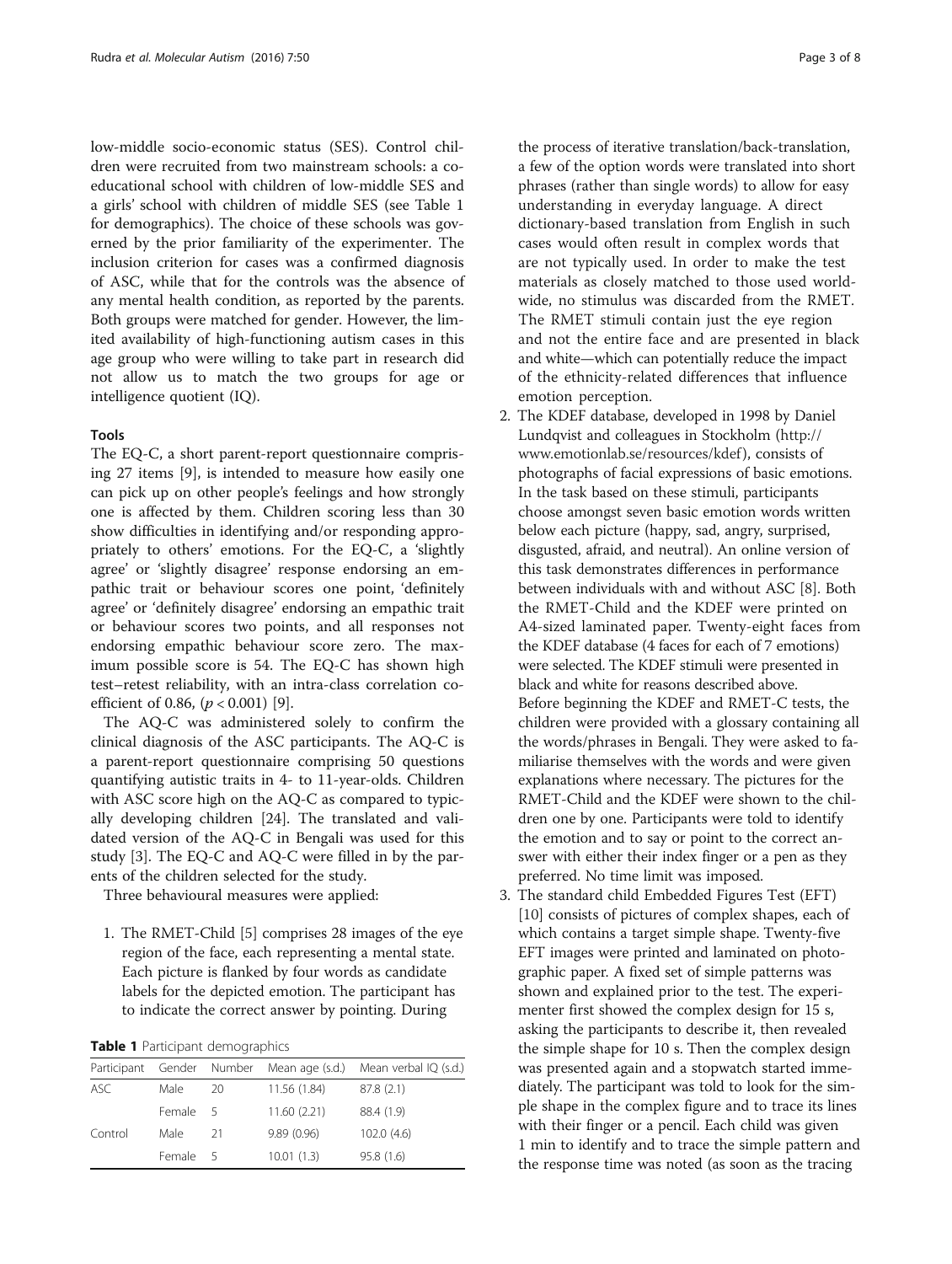<span id="page-3-0"></span>was completed). The designs were presented in a fixed order, beginning with a practice item followed by the 25 test items. Subjects were encouraged with positive comments if they failed to identify in the first minute. A wrong answer or a 'pass' by the participant was taken as an indicator to move on to the next image. The instructions were given in simple Bengali sentences. Responses were recorded by the experimenter and coded for accuracy (if the correct shape was traced). Reaction time was noted using a stopwatch.

All subjects were tested either in their homes or in a quiet room in the clinic or special school. All data were collected in 2013–2014.

Since compliance with a lengthy testing regimen would have been difficult for many subjects with autism (the total administration time for Malin's Intelligence Scale for Children (MISIC) is 2.5 h on average), only the verbal subtests of MISIC, the Indian adaptation of the Wechsler Intelligence Scale for Children [[25](#page-7-0)], were administered prior to the experiment.

All the tests were administered in person in less than 2 h. Parents of both cases and controls were administered the paper versions of the EQ-C and AQ-C.

### Analysis

Mean scores of the cases and controls were calculated for each tool, separately for each gender. Simple effects of group were assayed by  $t$  test. In light of significant deviations from normal distribution, Spearman's correlation coefficients were calculated between all measurements. Multiple regression for each of the dependent measures tested effects of group, gender, age, and verbal IQ.

#### Results

Twenty-five ASC children and 26 controls participated. Of the ASC participants, 25.5% attended special schools, 23.5% inclusive schools, and the rest attended special education centres. All control children attended mainstream schools. Mean age for the ASC group was 11.57 (S.D. = 1.8), for the control group  $9.92$  (S.D. = 1.1). The range of IQ scores for the controls and cases was between 80 and 120. The mean verbal IQ for cases was  $87.9$  (S.D. = 2.04) and for controls was 100.8 (S.D. = 4.8). Cases and controls were gender matched (Table [1](#page-2-0)).

Table 2 shows the mean scores obtained by cases and controls on AQ, EQ, KDEF, and the Child Eyes test and the accuracy-adjusted response time on the Child-EFT (CEFT), separately for each gender. All ASC participants and none of the controls scored above the cut-off of 76 on AQ-C. ASC and control groups differed highly significantly ( $p < 0.001$ ) on all measures (data presented in Table [3](#page-4-0)). Figure [1](#page-4-0) shows the distribution of scores received on all the measures.

## Correlations between measurements

Spearman's rank order correlation was computed as the data were not normally distributed. Across the whole sample, the scores on the EQ-C were negatively correlated with that on the AQ-C (Spearman's rho = −0.776,  $p < 0.001$ ). The EQ-C scores significantly positively correlated with the total accuracy score for the KDEF (Spearman's rho = 0.780) and the RMET-Child (Spearman's rho = 0.829), both  $p < 0.001$ .

Within the control group, EQ-C scores correlated negatively with AQ-C (Spearman's rho =  $-0.397$ ,  $p =$ 0.045) and positively with total accuracy for the KDEF (Spearman's rho = 0.411,  $p = 0.037$ ). RMET correlated with EQ-C scores (Spearman's rho =  $0.224$ ,  $p = 0.272$ ).

Within the ASC group, EQ-C was not significantly correlated with the AQ-C (Spearman's rho =  $0.271$ , p  $= 0.190$ ), the KDEF (Spearman's rho =  $-0.273$ , p = 0.186), or the RMET-Child (Spearman's rho = 0.354,  $p = 0.083$ ).

Table 2 Mean scores obtained by cases and controls on AQ, EQ, KDEF, RMET-Child, and the accuracy-adjusted response time on CEFT according to gender

| Behavioural measures                   | <b>ASC</b> |       |        |      | Control |      |        |      |  |
|----------------------------------------|------------|-------|--------|------|---------|------|--------|------|--|
|                                        | Male       |       | Female |      | Male    |      | Female |      |  |
|                                        | Mean       | S.D.  | Mean   | S.D. | Mean    | S.D. | Mean   | S.D. |  |
| Accuracy (Child Eyes test)             | 0.09       | 0.03  | 0.12   | 0.03 | 0.58    | 0.15 | 0.68   | 0.1  |  |
| Accuracy (KDEF)                        | 0.38       | 0.07  | 0.41   | 0.09 | 0.82    | 0.12 | 0.81   | 0.05 |  |
| Accuracy (CEFT)                        | 0.78       | 0.04  | 0.78   | 0.04 | 0.76    | 0.02 | 0.75   | 0.01 |  |
| Accuracy-adjusted response time (CEFT) | 688.23     | 79.21 | 683.17 | 34   | 973.09  | 50.4 | 985.6  | 53.2 |  |
| Child-AO score                         | 85.30      | 7.6   | 87.8   | 5.02 | 39.67   | 7.9  | 39     | 6.9  |  |
| Child-EO score                         | 11.35      | 2.3   | 13.40  | 2.3  | 46.62   | 1.9  | 46.6   | 0.9  |  |

Accuracy is calculated as the total number of correct responses divided by the total number of items. Accuracy-adjusted response time is calculated as the reaction time for a correct response, divided by accuracy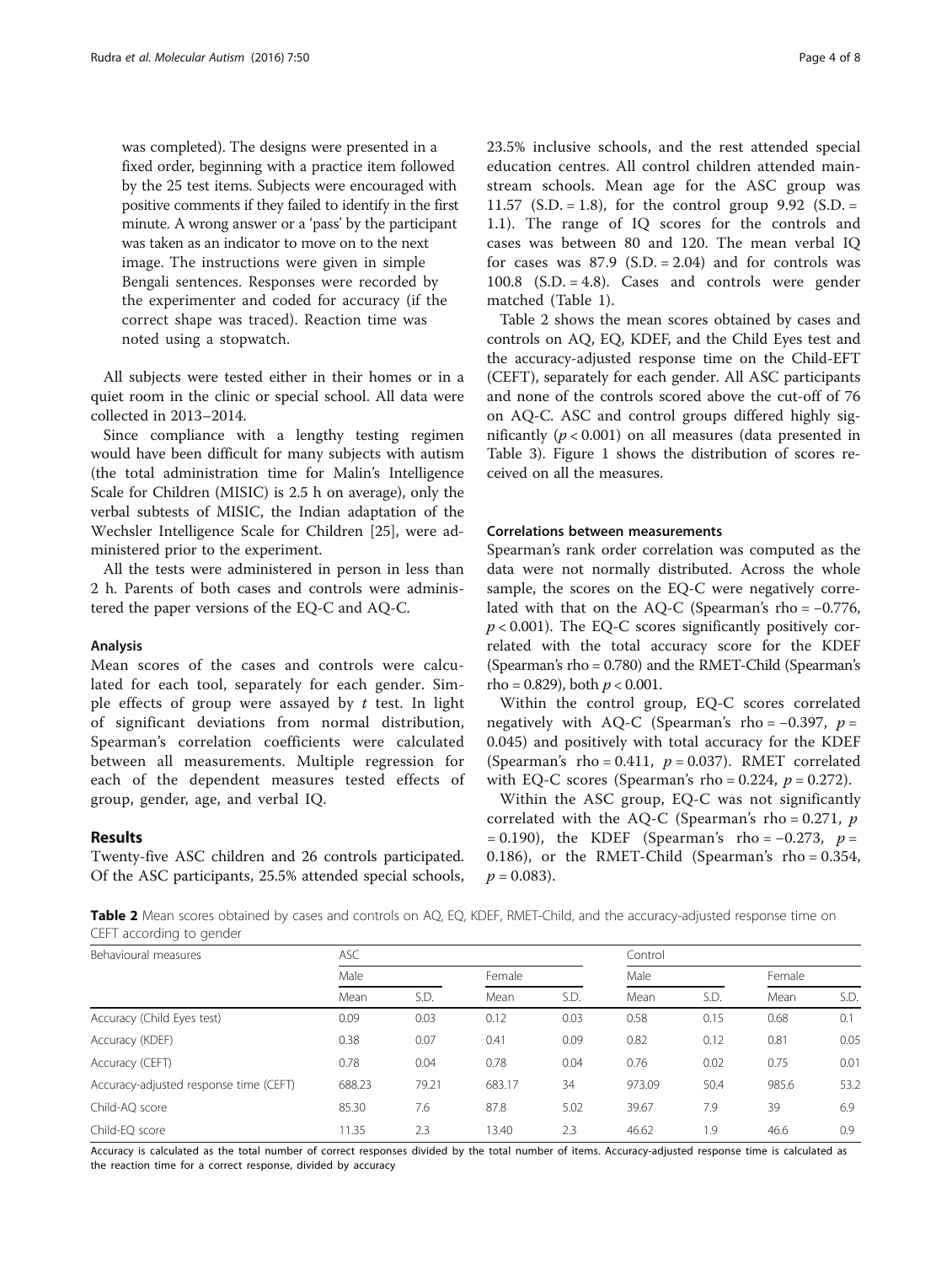<span id="page-4-0"></span>Table 3 Group mean scores on each measure and  $t$  test statistics for the comparison between cases and controls

| Cognitive measures              | Mean (S.D.)   |                | t test    | Effect size Cohen's d |  |  |
|---------------------------------|---------------|----------------|-----------|-----------------------|--|--|
|                                 | <b>ASC</b>    | Control        |           |                       |  |  |
| RMET-C (accuracy)               | 0.09(0.04)    | 0.6(0.15)      | $16.5***$ | 4.6                   |  |  |
| KDEF (accuracy)                 | 0.39(0.07)    | 0.82(0.11)     | $16.3***$ | 4.7                   |  |  |
| CEFT (RT for correct responses) | 687.26 (71.9) | 975.49 (50.11) | $16.7***$ | 4.7                   |  |  |
| Child-AQ                        | 85.8 (7.14)   | 39.54 (7.5)    | $22.4***$ | 6.3                   |  |  |
| Child-EQ                        | 11.76(2.4)    | 46.62(1.7)     | 60.01***  | 16.8                  |  |  |

\*\*\*Denotes significance at  $p < 0.001$ 

## Multiple regression analysis with gender, age, and IQ as predictors

## As the groups differed in IQ and age, a multiple regression analysis was carried out (Table [4](#page-5-0)). This analysis showed a significant effect of group for each of the measures after accounting for potential effects of age and IQ (RMET-C accuracy scores:  $\beta$  = 0.956  $p$  < 0.001; CEFT accuracy-adjusted reaction time scores:  $\beta$  = 0.958,  $p$  < 0.001; KDEF accuracy scores:  $β = 0.870$ ,  $p$  < 0.001; EQ-C:  $\beta$  = 0.955,  $p < 0.001$ ). There was no significant interaction between group\*verbal IQ, group\*age, or age\*verbal IQ. To avoid common confounds associated with ANCOVA [\[26, 27](#page-7-0)], these analyses were re-run without including IQ and age in the model. No significant changes in the test statistics were observed.

## **Discussion**

We tested Bengali translations of four trait and behavioural measures related to autism in a sample of children in Kolkata, India. The measures pertaining to socioemotional functioning include two behavioural tests: complex facial emotion recognition using the 'Reading the Mind in the Eyes Test'-Child Version (RMET-C) and a basic facial emotion recognition task using stimuli from the Karolinska Directed Emotional Faces (KDEF) database. The trait measure related to social cognition was the Children's Empathy Quotient (EQ-C) [[9](#page-6-0)]. The behavioural test related to sensory perceptual functioning was the Child-EFT. All of these tools showed group differences between ASC and controls in the expected direction, similar to those in the original reports. These

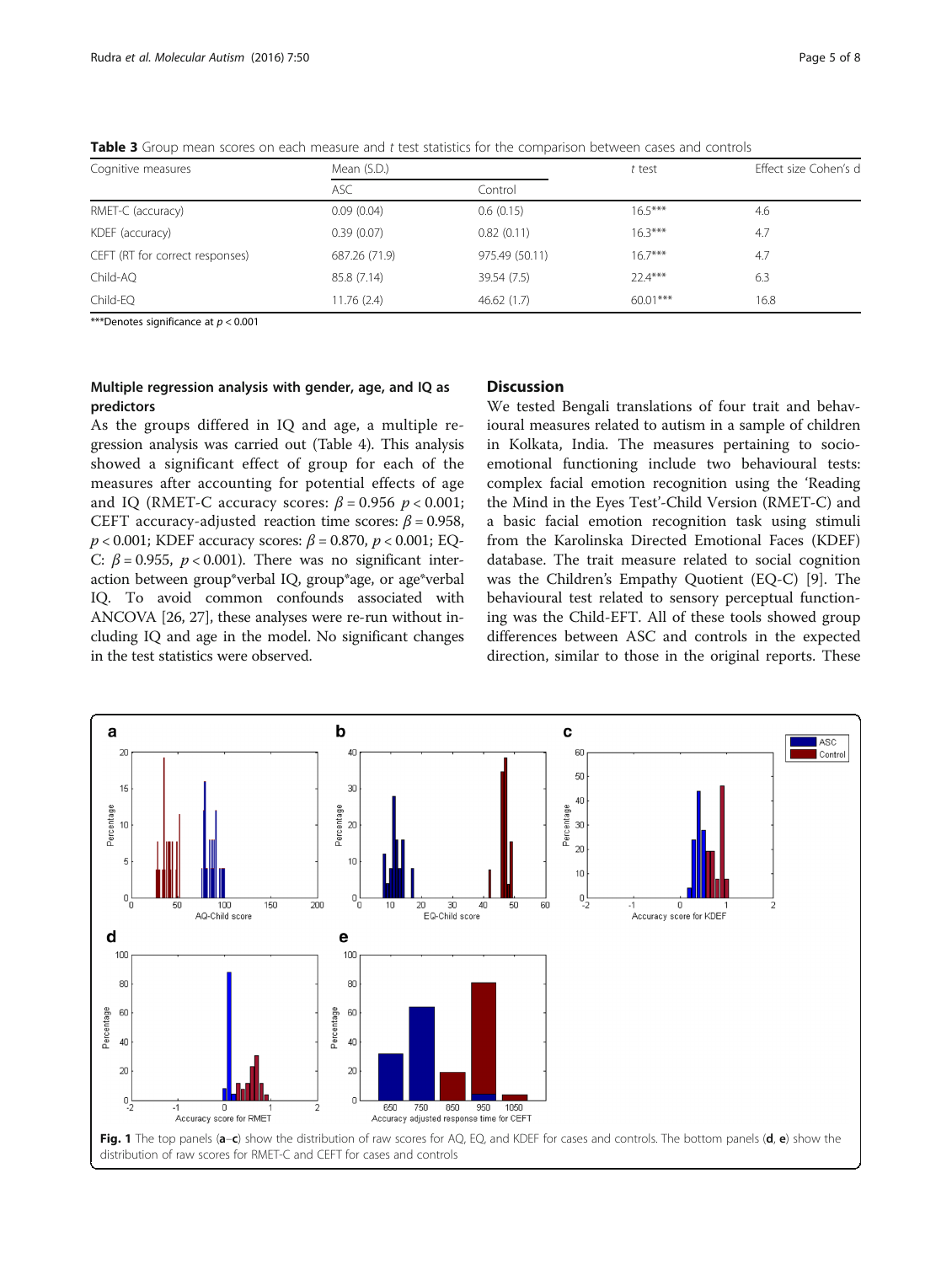| Predictors |       |         |       |         | RMET-C total accuracy score KDEF total accuracy score CEFT total response time for correct responses Child-AQ |         |       |         | Child-EO |               |
|------------|-------|---------|-------|---------|---------------------------------------------------------------------------------------------------------------|---------|-------|---------|----------|---------------|
|            |       |         |       |         |                                                                                                               |         |       | D       |          |               |
| Group      | 0.956 | < 0.001 | 0.870 | < 0.001 | 0.958                                                                                                         | < 0.001 | 0.904 | < 0.001 |          | 0.955 < 0.001 |
| Gender     | 0.091 | 0.128   | 0.025 | 0.683   | 0.003                                                                                                         | 0.964   | 0.007 | 0.877   |          | $0.027$ 0.112 |
| Age        | 0.009 | 0.894   | 0.044 | 0.512   | 0.088                                                                                                         | 0.178   | 0017  | 0.328   | 0.037    | 0.053         |
| Verbal IO  | 0.035 | 0.772   | 0.082 | 0.508   | 0.091                                                                                                         | 0.447   | 0.049 | 0.600   | 0.689    | 0.494         |

<span id="page-5-0"></span>Table 4 Multiple regression analysis to test the effect of effect of group, gender, age, and verbal IQ on all measures

results thus provide evidence for generalisability for these tools and suggest their usability for research in people speaking Bengali (>193 million).

Children with ASC responded significantly less accurately in RMET-C scores compared to the control children. Notably, the maximum number of correct answers obtained by ASC participants was 4 out of 29. This is not significantly higher than chance [[5\]](#page-6-0). In contrast, the controls in our study had an accuracy of 60%, similar to that reported in the original study in the same age range [[5\]](#page-6-0). Similar to the Persian version [[28](#page-7-0)], and in conformity with a sign test of published studies of the original English and translated RMET versions in which no study's male mean RMET score exceeded its female mean RMET score [[29\]](#page-7-0), females scored higher than males on the RMET. The low verbal IQ in the ASC group in our sample may account for the low accuracy in the RMET-C: the ASC group may have found it difficult to identify complex verbal phrases defining emotions. In contrast to the RMET-C, the emotion words in the basic emotion recognition task are simpler, and hence, the ASC group performed comparatively better on this task than on the RMET-C.

It is known that people from East Asia, who are more often studied than South Asian populations, are more prone than are North Americans to explain behaviour using social contexts rather than individuals' internal states [\[30, 31\]](#page-7-0). Furthermore, RMET scores of people born in East Asia are lower than those of people born in North America [[32\]](#page-7-0), reinforcing the result that attention to context impairs the detail-orientated analysis necessary to recognise social and other visual information from still pictures [\[33\]](#page-7-0). At least a portion of the difference in RMET scores between languages and cultures may stem not from artefacts of languages and translations but actually from real differences in the ways in which visual attention is allocated within social (and non-social) scenes. In this regard, differences in psychological distance and associated level of construal [[34](#page-7-0)] might describe not only cognitive and perceptual differences associated with short-term social psychological manipulations but also long-term effects of culture and biological and cultural effects associated with sex and gender [[35](#page-7-0)].

Similar to the RMET-C, the KDEF task accuracy differed significantly between the ASC and control groups

(Table [2](#page-3-0)). This result is similar to those previously reported by Sucksmith et al. [[8\]](#page-6-0) in an adult sample. Most ASC children were able to recognise the 'happy' emotion more accurately than negative emotions, as has been previously observed in adults [[36\]](#page-7-0). Similar to this study, deficits in emotion recognition have also been seen between ASC and controls on negative basic emotions in a study by Ashwin et al. on male adults [\[37\]](#page-7-0). However, it is possible that this observed lack of differences for recognition of non-negative emotions is driven by the inclusion of just one positive emotion (happy) in the set of emotions tested. The similarity of our results with those obtained in Caucasian samples suggests that the emotion recognition performance, and group differences thereof as seen in ASC, are relatively unaffected by the ethnicity of the actors.

On the EQ-C, ASC children scored considerably lower than the control sample (ASC mean score = 11.76, control mean score =  $46.62$ ) (see Table [2](#page-3-0)). These scores are comparable to those reported in the original British sample (ASC 13.97, S.D. 6.82; controls 37.7, S.D. 9.81) [\[13](#page-6-0)]. The observed pattern of sex differences in the scores for both cases and controls also replicated those reported in the original report.

EQ-C scores showed the expected pattern of correlations in the whole sample, i.e. low EQ-C scorers were less accurate in identifying emotions on the KDEF and the RMET-C. A positive correlation between EQ-C and RMET-C has been previously noted in a study of 6- to 9-year-old children [[38](#page-7-0)]. Total EQ-C scores were significantly negatively correlated with the total AQ-C scores for the whole sample. EQ-C scores in controls were significantly negatively correlated to AQ-C, also replicating previous results in adults [[6\]](#page-6-0). Interestingly, however, this pattern of correlations was not observed within the ASC group. This lack of covariation could reflect the limited variation within this group of higher-functioning children with ASC.

In contrast to measures of emotion recognition and empathy, tasks of sensory perceptual function have often been associated with an advantage in individuals with ASC [\[39](#page-7-0), [40\]](#page-7-0). On the EFT, ASC children are typically faster in detecting simple patterns in complex figures [[13\]](#page-6-0). As predicted, the total response time for ASC children on the CEFT was lower than that for controls,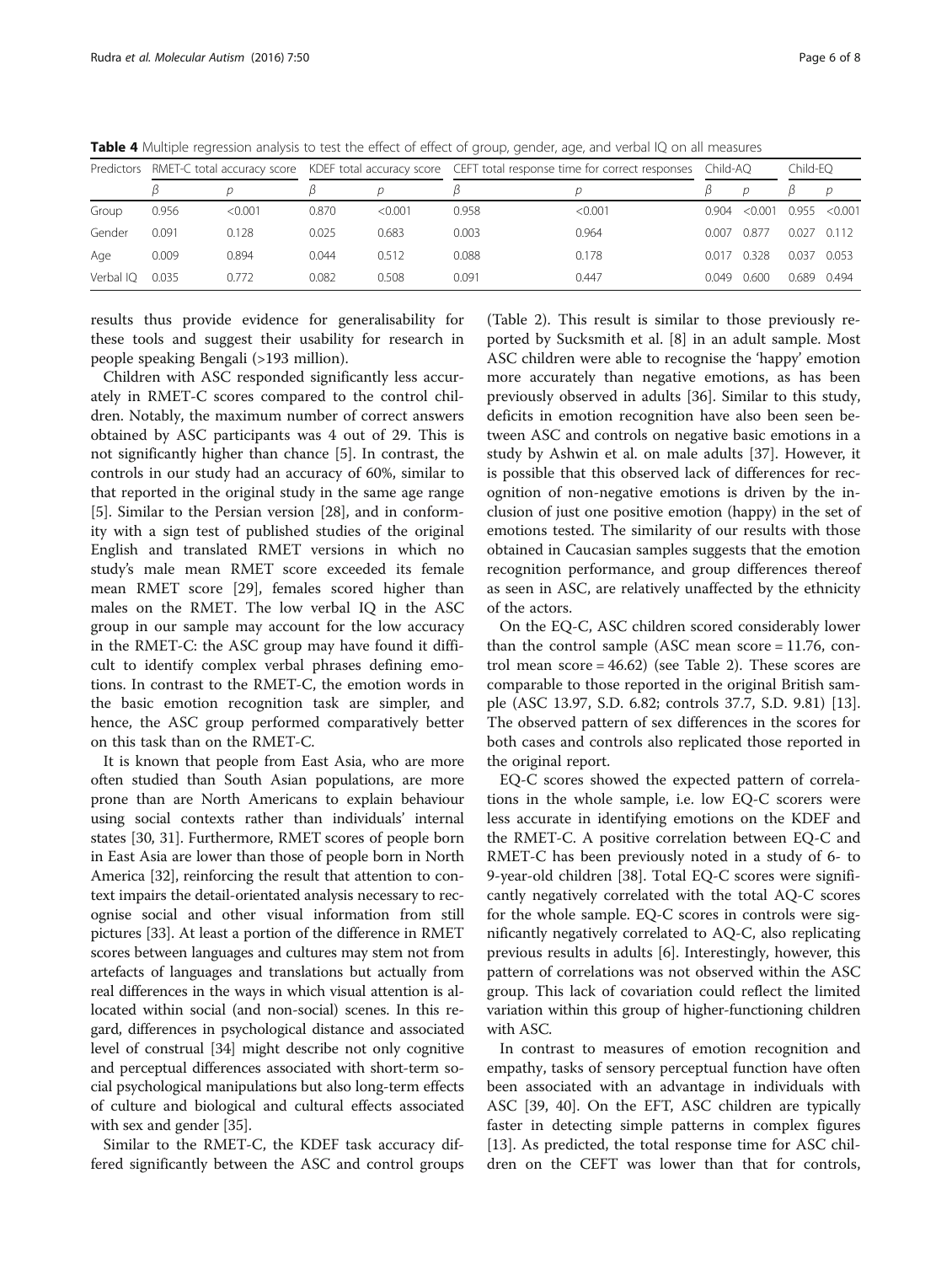<span id="page-6-0"></span>replicating previous results [\[41, 42](#page-7-0)]. However, there was no significant difference in the total mean accuracy score between cases and controls, again replicating previous results [12].

Limited resources precluded confirmation of clinical diagnoses by a psychiatrist or with an additional research ADOS administration. However, all the ASC participants had certified diagnostic reports based on DSM-IV (TR)/ ICD-10 from recognised clinicians and had a suprathreshold score on the AQ-C. A second limitation is that time constraints precluded measurement of full-scale IQ, which was instead estimated by adding 6% to the verbal test quotients as suggested in the MISIC manual [[25\]](#page-7-0). Third, the verbal component of two of the tasks (KDEF and RMET-C) meant that we could only test high-functioning verbal ASD children. Future studies should develop tasks that can be used in children with a wide range of verbal abilities, including nonverbal children with ASC. Finally, since the participant pool was drawn from mainstream and special schools that serve a largely middle SES urban population, it is difficult to extrapolate these results to the extreme low end of SES or to rural populations. Future studies should attempt to address these limitations by more complete phenotyping in larger, more representative samples.

## Conclusions

We translated and tested three behavioural measures and one trait measure related to various aspects of autistic cognition in Bengali-speaking children in Kolkata, India. We find strong evidence of cultural generalisability for these tools, as well as for group differences between ASC and controls. These results provide the first evidence for the usability of these tools in a major regional language of South Asia and constitute a vital step to standardise measurement of autism-related symptomatology globally.

#### Abbreviations

AQ-C: Autism Spectrum Quotient: Children's Version; ASC: Autism spectrum conditions; EFT: Embedded Figures Test; EQ-C: Children's Empathy Quotient; IQ: Intelligence quotient; KDEF: Karolinska Directed Emotional Faces (database); SES: Socio-economic status

#### Acknowledgements

The authors thank Patricia Riddell, Merry Barua, Nidhi Singhal, and Shaneel Mukerji for their valuable input. AR was supported by the Felix foundation. BC was supported by the Medical Research Council UK. MKB was supported by a Fulbright-Nehru Senior Research Fellowship from the United States– India Educational Foundation, funded by the governments of India and the USA.

#### Availability of data and materials

All translated tools can be found by emailing the main corresponding author.

#### Authors' contributions

AR and BC designed the study. AR collected and analysed the data. JRR and TL provided clinical guidance. AR, MKB, and BC wrote the paper. All authors revised the manuscript for critical intellectual content and approved the final version of the manuscript.

#### Competing interests

The authors declare that they have no competing interests.

#### Consent for publication

Not applicable

#### Ethics approval and consent to participate

Ethics approval was obtained from the ethics board of the Mental Health Foundation (Kolkata), and all parents provided informed consent. Information sheets and consent forms were provided in accordance with the guidelines of the Mental Health Foundation (Kolkata).

#### Author details

<sup>1</sup>School of Psychology and Clinical Language Sciences, University of Reading, Reading, UK.<sup>2</sup> Ben Gurion University of the Negev, Beer-Sheva, Israel.<sup>3</sup> Mental Health Foundation, Kolkata, India. <sup>4</sup>The Com DEALL Trust, Bangalore, India Nottingham Trent University, Nottingham, UK.

### Received: 10 April 2016 Accepted: 8 November 2016 Published online: 03 December 2016

#### References

- 1. American Psychiatric Association. Diagnostic and Statistical Manual of Mental Disorders (5th ed.). Arlington: American Psychiatric Publishing; 2013.
- 2. Baird G, Charman T, Baron-Cohen S, Cox A, Swettenham J, Wheelwright S, et al. A screening instrument for autism at 18 months of age: a 6-year follow-up study. J Am Acad Child Adolesc Psychiatry. 2000;39:694–702.
- Rudra A, Banerjee S, Singhal N, Barua M, Mukerji S, Chakrabarti B. Translation and usability of autism screening and diagnostic tools for autism spectrum conditions in India: translation of autism screening tools in India. Autism Res. 2014;7:598–607.
- 4. Insel T, Cuthbert B, Garvey M, Heinssen R, Pine DS, Quinn K, et al. Research Domain Criteria (RDoC): toward a new classification framework for research on mental disorders. Am J Psychiatry. 2010;167:748–51.
- 5. Baron-Cohen S, Wheelwright S, Spong A, Scahill V, Lawson J. Are intuitive physics and intuitive psychology independent? A test with children with Asperger syndrome. J Dev Learn Disord. 2001;5:47–78.
- 6. Baron-Cohen S, Wheelwright S. The empathy quotient: an investigation of adults with Asperger syndrome or high functioning autism, and normal sex differences. J Autism Dev Disord. 2004;34:163–75.
- 7. Lundqvist D, Flykt A, Öhman A. The Karolinska Directed Emotional Faces KDEF, CD ROM from Department of Clinical Neuroscience, Psychology section, Karolinska Institutet, ISBN 91-630-7164-9.<http://www.emotionlab.se/resources/kdef>.
- 8. Sucksmith E, Allison C, Baron-Cohen S, Chakrabarti B, Hoekstra RA. Empathy and emotion recognition in people with autism, first-degree relatives, and controls. Neuropsychologia. 2013;51:98–105.
- 9. Lee K-U, Khang HS, Kim K-T, Kim Y-J, Kweon Y-S, Shin Y-W, et al. Distinct processing of facial emotion of own-race versus other-race. Neuroreport. 2008;19:1021–5.
- 10. Hu CS, Wang Q, Han T, Weare E, Fu G. Differential emotion attribution to neutral faces of own and other races. Cogn Emot. 2017;32(2):360–368.
- 11. Hejmadi A, Davidson RJ, Rozin P. Exploring Hindu Indian emotion expressions: evidence for accurate recognition by Americans and Indians. Psychol Sci. 2000;11:183–7.
- 12. Elfenbein HA, Ambady N. When familiarity breeds accuracy: cultural exposure and facial emotion recognition. J Pers Soc Psychol. 2003;85:276.
- 13. Auyeung B, Wheelwright S, Allison C, Atkinson M, Samarawickrema N, Baron-Cohen S. The children's Empathy Quotient and Systemizing Quotient: sex differences in typical development and in autism spectrum conditions. J Autism Dev Disord. 2009;39:1509–21.
- 14. Shah A, Frith U. An islet of ability in autistic children: a research note. J Child Psychol Psychiatry. 1983;24:613–20.
- 15. Koh HC, Milne E. Evidence for a cultural influence on field-independence in autism spectrum disorder. J Autism Dev Disord. 2012;42:181–90.
- 16. Witkin HA, Oltman PK, Raskin E, Karp SA. Embedded figures test, children's embedded figures test, group embedded figures test: manual. Palo Alto: Consulting Psychologists Press; 1971.
- 17. Richardson BS, Chan HL, Lee A, Teo ST. The Müller-Lyer illusion: a cross-cultural study in Singapore. Ergonomics. 1972;15:293–8.
- 18. Segall MH, Campbell DT, Herskovits MJ. Cultural differences in the perception of geometric illusions. Science. 1963;139:769–71.